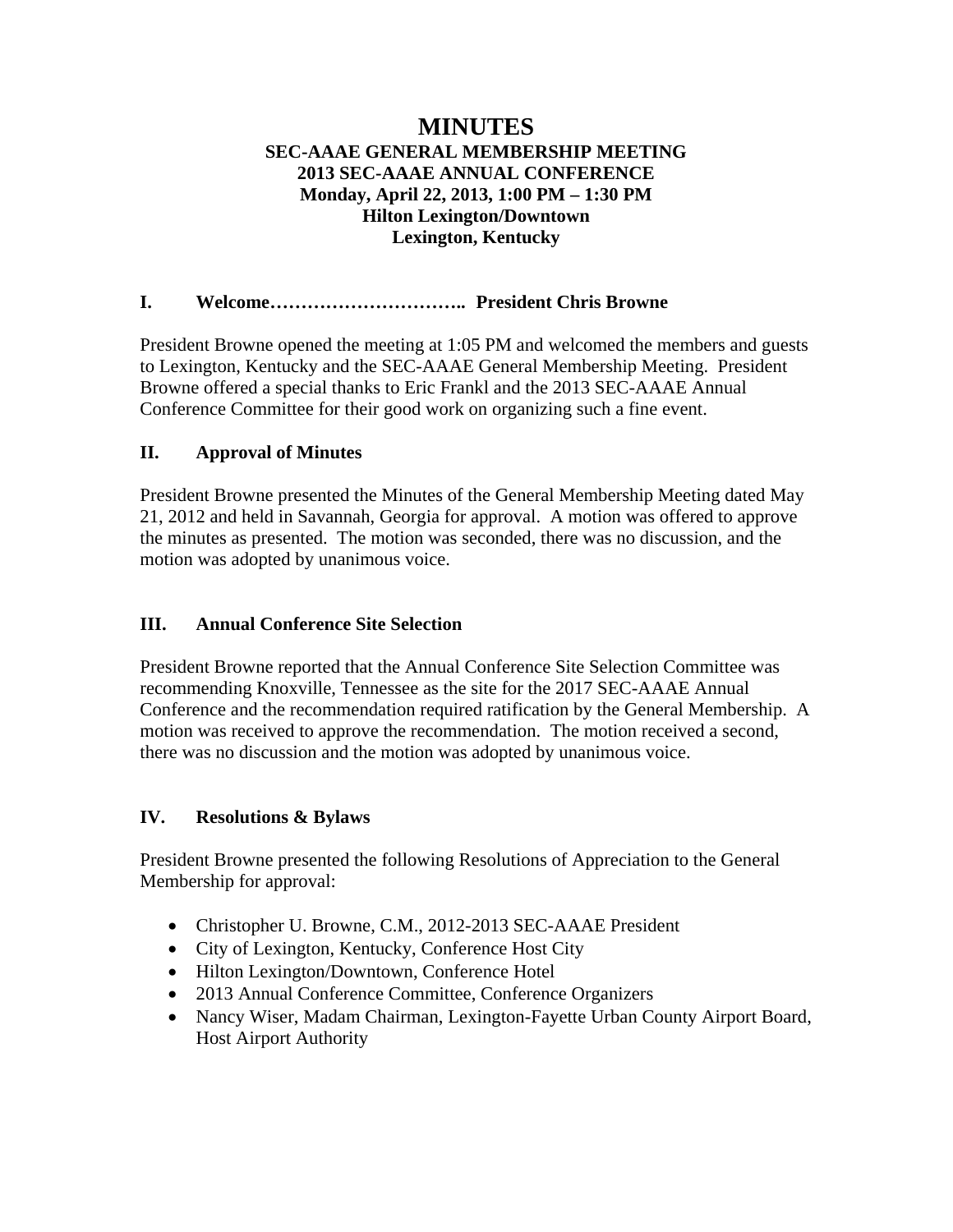#### **General Membership Meeting Minutes April 22, 2013 Page 2**

A motion was received to approve the Resolutions. The motion received a second, there was no discussion and the motion was adopted by unanimous voice.

# **V. Nominations**

President Browne noted the Nominations Committee presented the following slate of officers for consideration by the General Membership:

- Immediate Past President, Christopher Browne, C.M.
- President, Michael Clow, A.A.E.
- President-Elect, Jeffrey Gray, A.A.E.
- Secretary/Treasurer, Judi Olmstead, A.A.E.
- Board Member-at-Large, Greg Kelly, A.A.E.
- Board Member-at-Large, Toney Coleman, A.A.E.
- Board Member-at-Large, Patricia Apone, A.A.E.
- Board Member-at-Large, Michael Reisman, A.A.E.
- Corporate Representative, Claudia Holliway
- AAAE Board Member, Scott Brockman, A.A.E.

President Browne asked for nominations from the floor and hearing none, a motion was received to approve the slate of officers and directors as presented. The motion received a second, there was no discussion and the motion was adopted by unanimous voice.

# **VI. SEC-AAAE and SAMA Policies**

President Browne noted the following SEC-AAAE and SAMA Policies required reaffirmation or ratification by the General Membership;

- SAMA Educational Foundation, Inc. Investment Policy, Reaffirm
- SAMA Educational Foundation, Inc. Scholarship Funding and Awards Policy, Reaffirm
- SEC-AAAE Investment Policy, Reaffirm
- SEC-AAAE Progression Through the Chairs Policy, Reaffirm
- SEC-AAAE Travel Reimbursement Policy, Reaffirm
- SEC-AAAE Minimum Operating Fund Policy, Reaffirm
- SEC-AAAE Internship Grant Program, Ratify